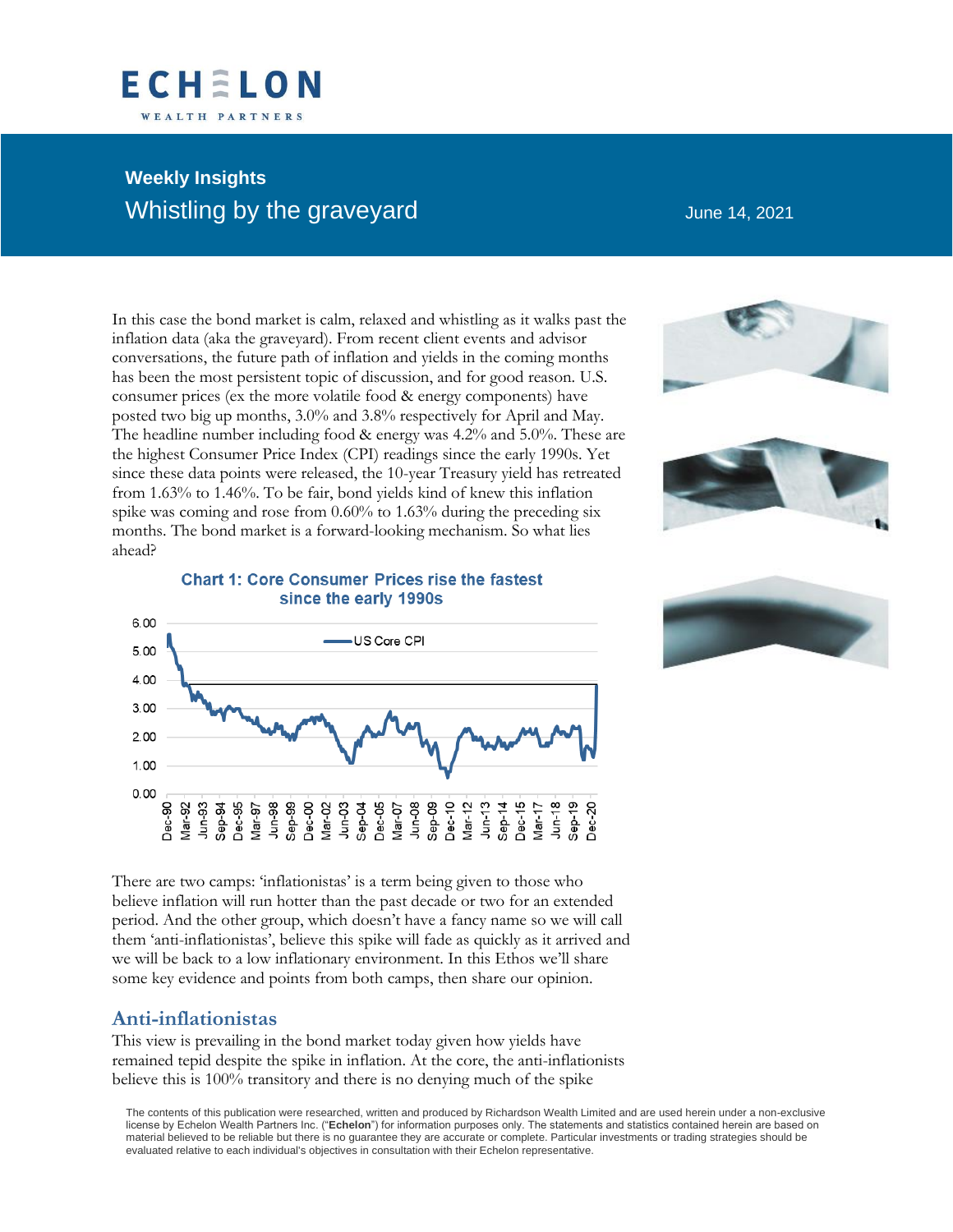in prices is temporary. This increase has been caused by supply chain disruptions due in part to the pandemic and logistics, plus a surprising rise in demand especially for durable goods. As an anecdote, the price we just paid for new foam inserts for our patio furniture was elevated because so much foam was consumed to make PPE. Examples like this are almost endless but these mismatches between demand and supply will pass. Demand will normalize and/or supply will adjust.

With core CPI up 3.8%, it is worth noting half of this can be attributed to Transportation and Transportation Services (**Chart 2**), which have a combined weight in core CPI of only 12.5%. Car & truck rental prices have ballooned, rising about 100% over the past year. Yes, this is coming off depressed levels but it seems many rental providers sold off a large portion of their fleets during the pandemic due to lack of demand. Now the demand is back, big time. As a knock-on effect, the sudden need to replenish the fleet has caused used car prices to rise 30%. Again, a temporary adjustment.





As the temporary imbalances are resolved, inflation will come back down and continue to be suppressed by the same forces that have been in effect for the past ten+ years. Demographics, global trade and technology. Adding to this is an increasing large amount of debt, which is deflationary.

## **Inflationistas**

While the current inflation spike is largely transitory, there are underlying trends that will continue to put upward pressure on inflation even after the spike fades. Wages are starting to see

upward pressure even with unemployment elevated. This can be seen in the job vacancies, quit rate and compensation intentions surveys (**Chart 3**). Companies are starting to reconfigure supply chains to make them more robust to shocks. While this is good, it is likely not as cheap, contributing to cost push inflation.



The amount of stimulus, both monetary and fiscal, is unprecedented and remains in place despite the economy already reaching new all-time highs (US GDP in Q1 \$22 trillion). The central bank playbook is to allow inflation to get going before acting. Inflation builds and it is becoming more evident in expectations and in corporations' mindsets.

Longer term, the disinflationary pressures of globalization are slowing. And demographics too are softening on the disinflationary side as the inflationary impulse from millennials rises and disinflationary baby boomers fade.

### **Our View**

We do expect this inflation spike to fade as bottlenecks are resolved. However, how long is transitory? This elevated inflationary period could last longer than the bond market currently expects. Yields have remain flat, whistling past two high inflationary readings. What happens if we have a 3rd, 4th, 8th month of elevated inflation? We would bet yields will begin to rise in response.

Longer term after this spike period, we expect to see a higher base rate of inflation due to the demographics and slowing globalization. If the base inflation rate for the 2020s proves to be around 2.5% instead of 1.5-2.0% seen over the past decade, yields too will find a higher floor.